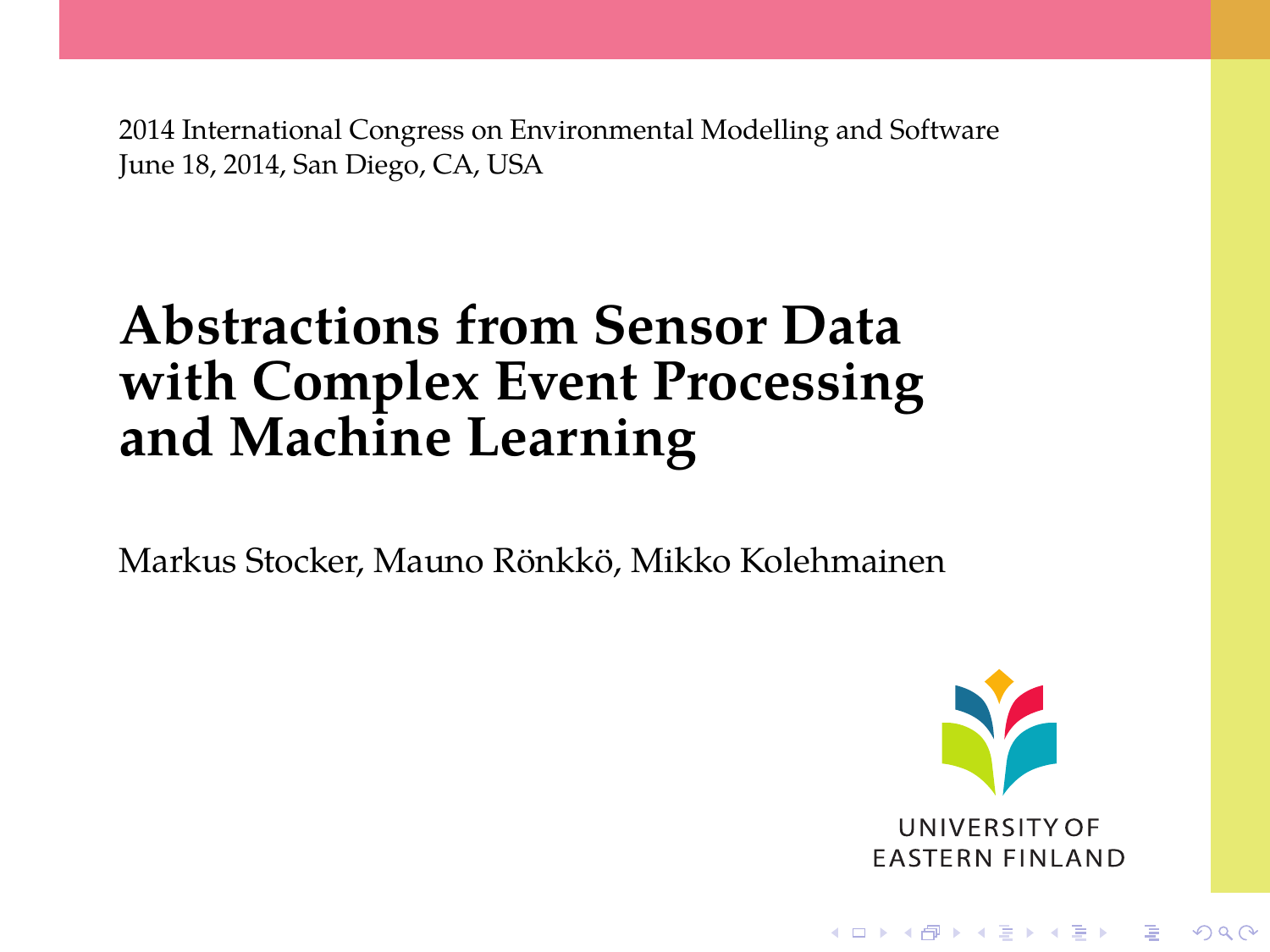#### Introduction

- $\blacktriangleright$  Environmental sensor networks (ESN)
	- $\blacktriangleright$  Important tool in environmental science
- $\blacktriangleright$  Large amounts of heterogeneous data
- $\triangleright$  Organize and interpret ESN data
- $\triangleright$  Building on ESNs
	- $\blacktriangleright$  Environmental data systems
	- $\blacktriangleright$  Environmental knowledge systems

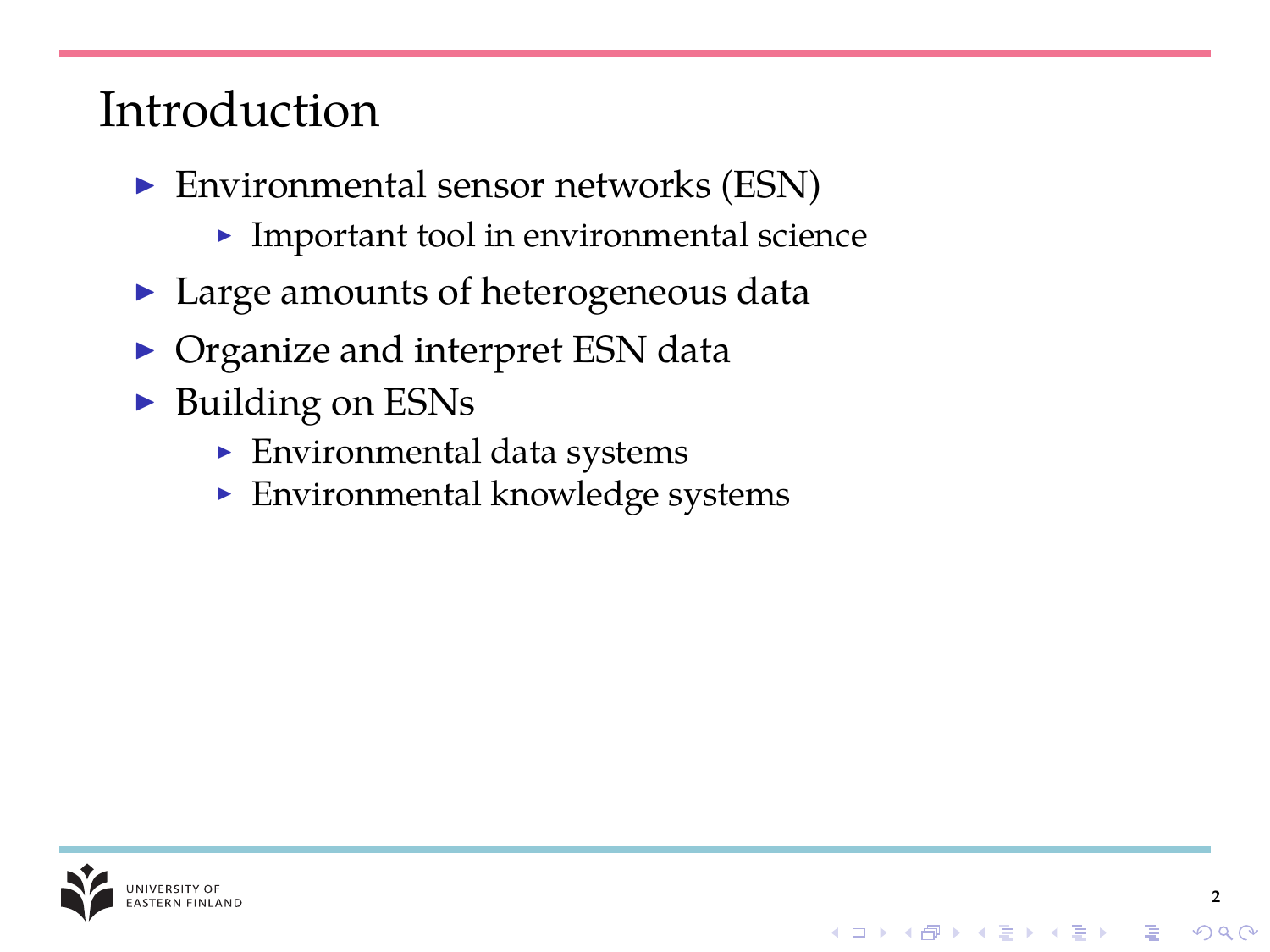#### Problem



#### 1.12483456780 2.59901521668 3.93918999451 1.28316206864 8.15483832459 2.15588315924 1.12483456780 2.59901521668 3.93918999451 1.28316206864 8.15483832459 2.15588315924



#### What we have **What we need more**





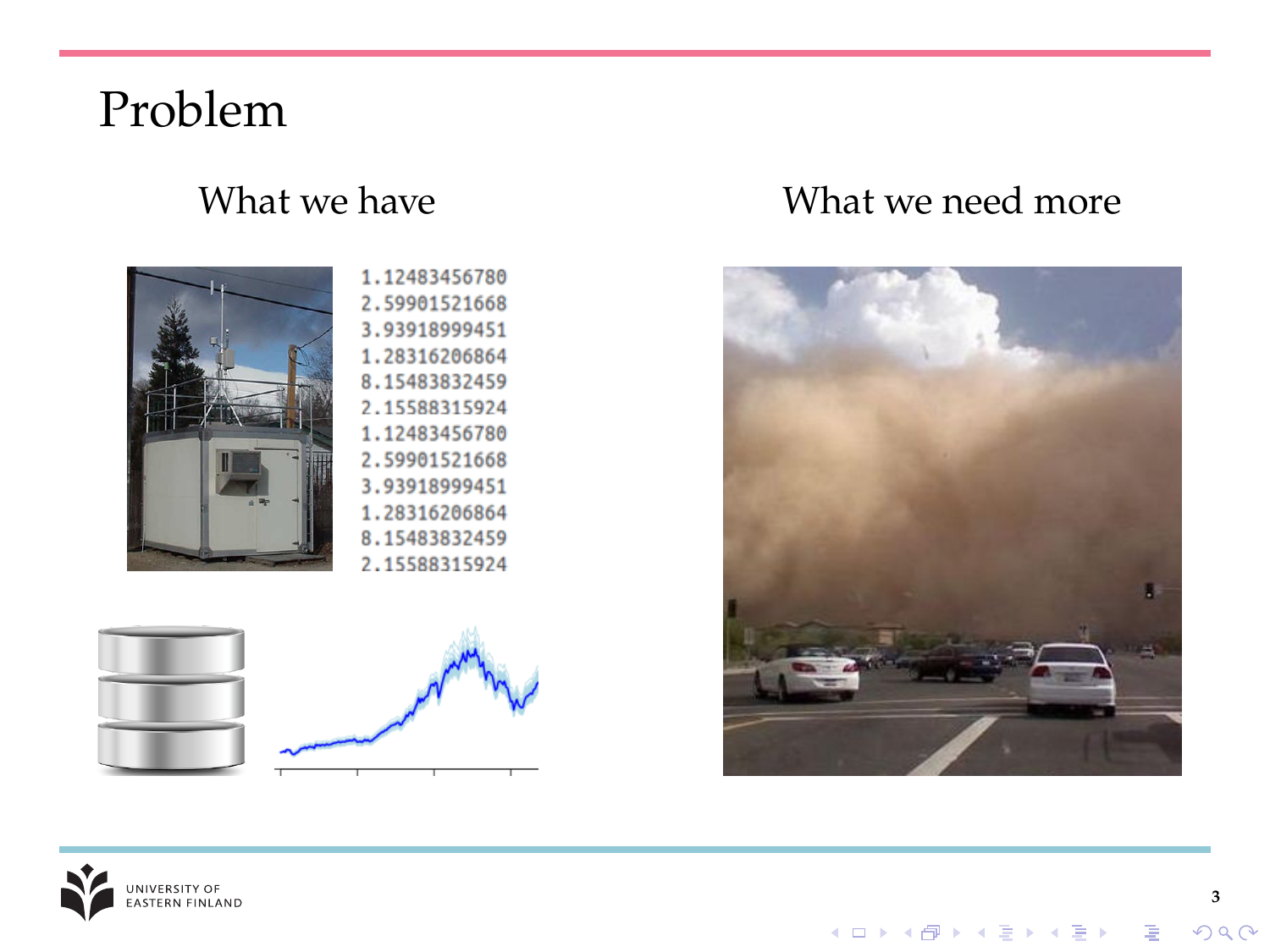# Starting point

- $\triangleright$  ESNs do not measure situational knowledge
	- $\triangleright$  But spatio-temporal change of physical properties
- $\blacktriangleright$  We have data for properties
- $\triangleright$  We want situational knowledge
	- $\blacktriangleright$  Information for situations
	- $\triangleright$  Situations are "structured parts of reality" [\[1\]](#page-9-0)
	- Include objects, information for their state
- $\triangleright$  Assumed we can get from data to knowledge
	- $\blacktriangleright$  Automatically using computational methods

**4**

 $\mathbf{E} = \mathbf{A} \oplus \mathbf{A} + \mathbf{A} \oplus \mathbf{A} + \mathbf{A} \oplus \mathbf{A} + \mathbf{A} \oplus \mathbf{A}$ 

 $\triangleright$  Possibly (expert) supervised

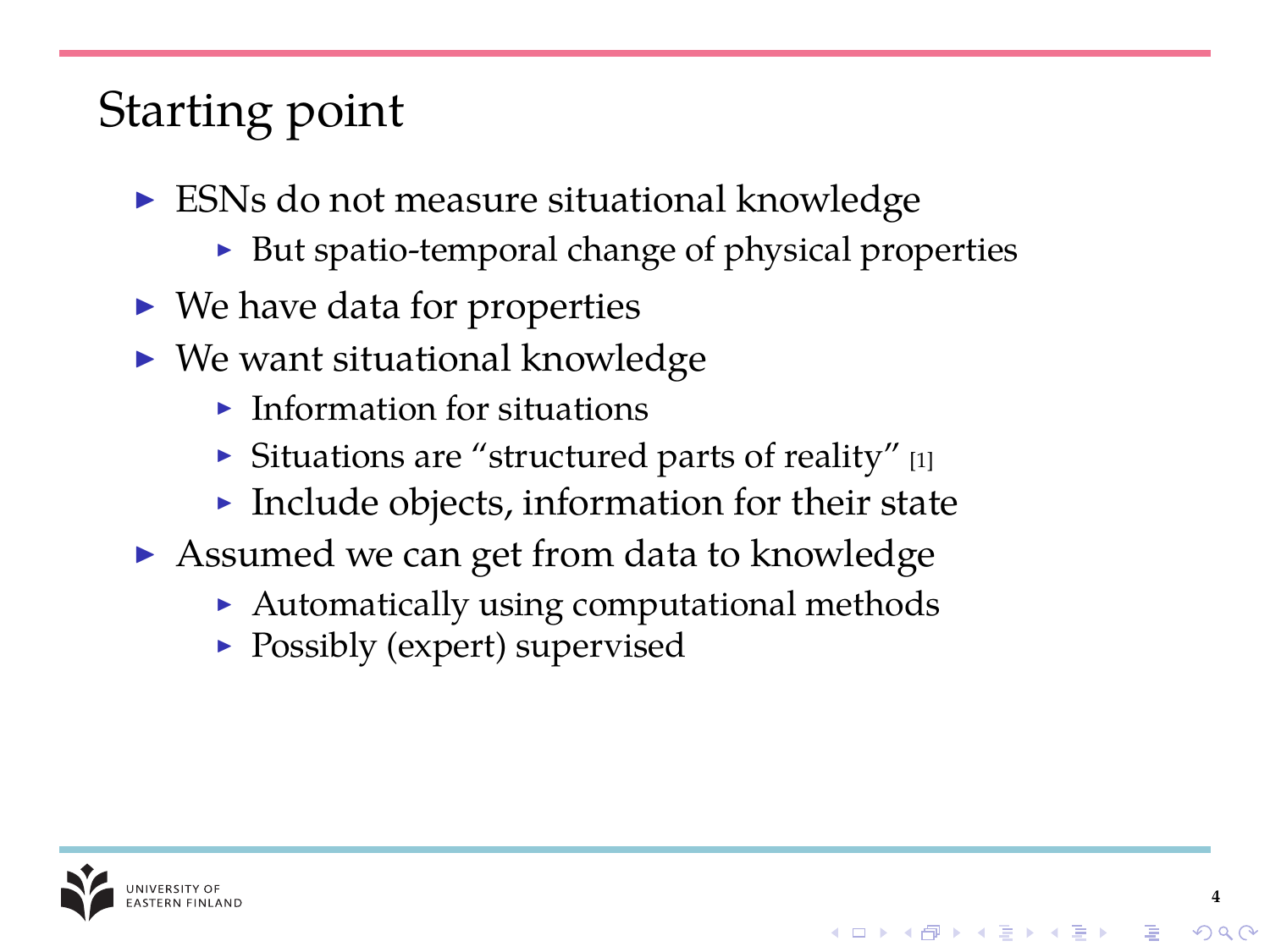#### Methods of interest

- $\blacktriangleright$  Knowledge representation
	- $\blacktriangleright$  Represent data and knowledge
- $\blacktriangleright$  Knowledge extraction
	- $\blacktriangleright$  Rule-based reasoning
	- $\triangleright$  Complex event processing (CEP)
	- $\blacktriangleright$  Machine learning (ML)
	- Physically-based models
- $\triangleright$  Data processing
	- $\blacktriangleright$  Aggregation, interpolation, filtering, ...

**5**

B

 $2990$ 

イロト イ押 トイヨ トイヨ トー

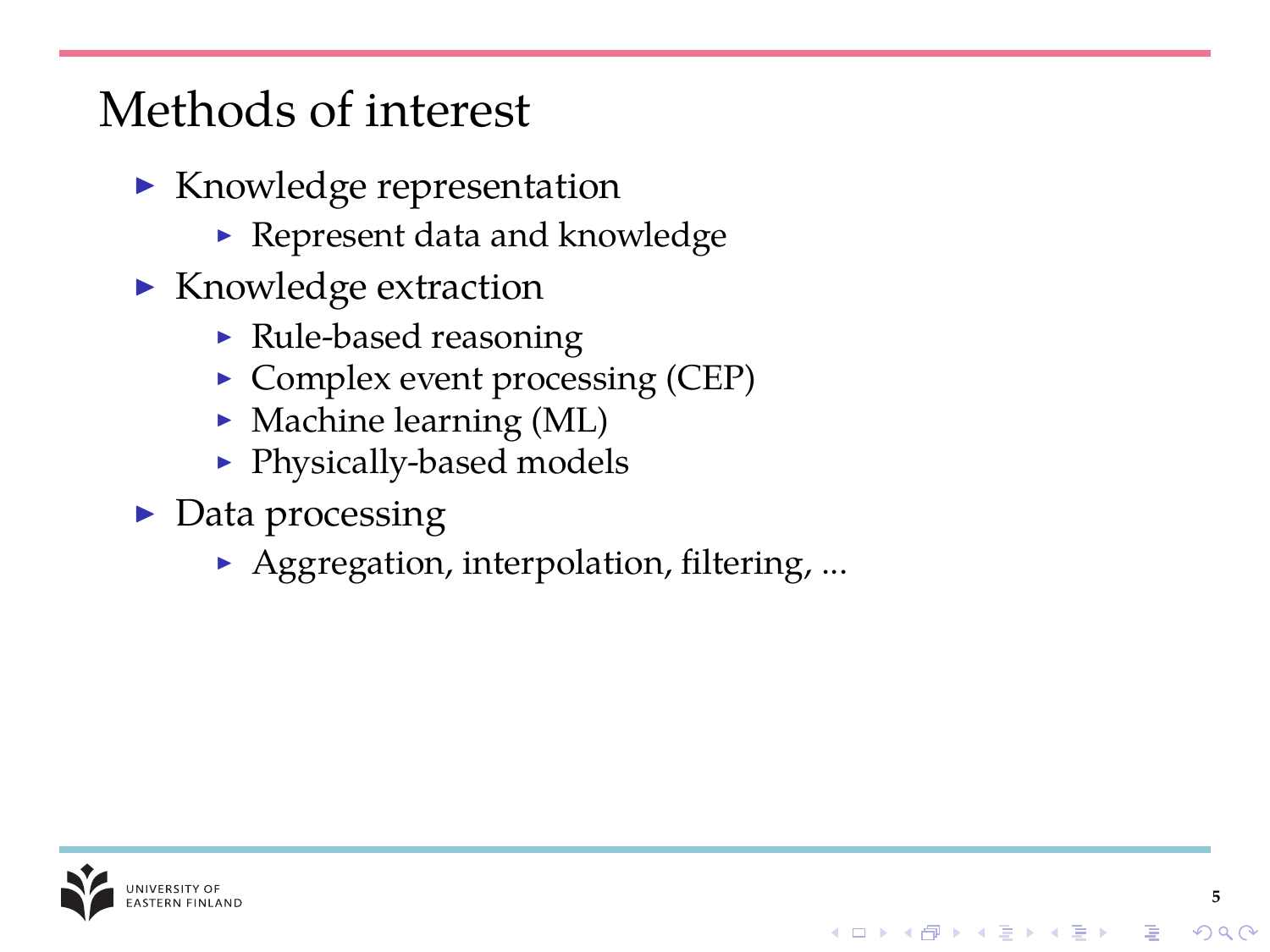#### What we did

- $\triangleright$  Use CEP and ML to get from data to knowledge
- $\blacktriangleright$  In Wavellite
	- $\blacktriangleright$  Modelling and software framework
	- $\triangleright$  Situation awareness in environmental monitoring
	- $\blacktriangleright$  Four layers with components and modules
	- $\triangleright$  Core data abstractions
		- $\triangleright$  Sensor observation, dataset observation, situation

**6**

 $QQ$ 

イロメイ団メイ君メイ君メー君

- $\blacktriangleright$  These are ontological classes
- $\blacktriangleright$  Learning modules of particular interest here
	- $\blacktriangleright$  Implement program logic to extract knowledge
	- $\blacktriangleright$  From dataset observations (input)
	- $\blacktriangleright$  Represented as situations (output)

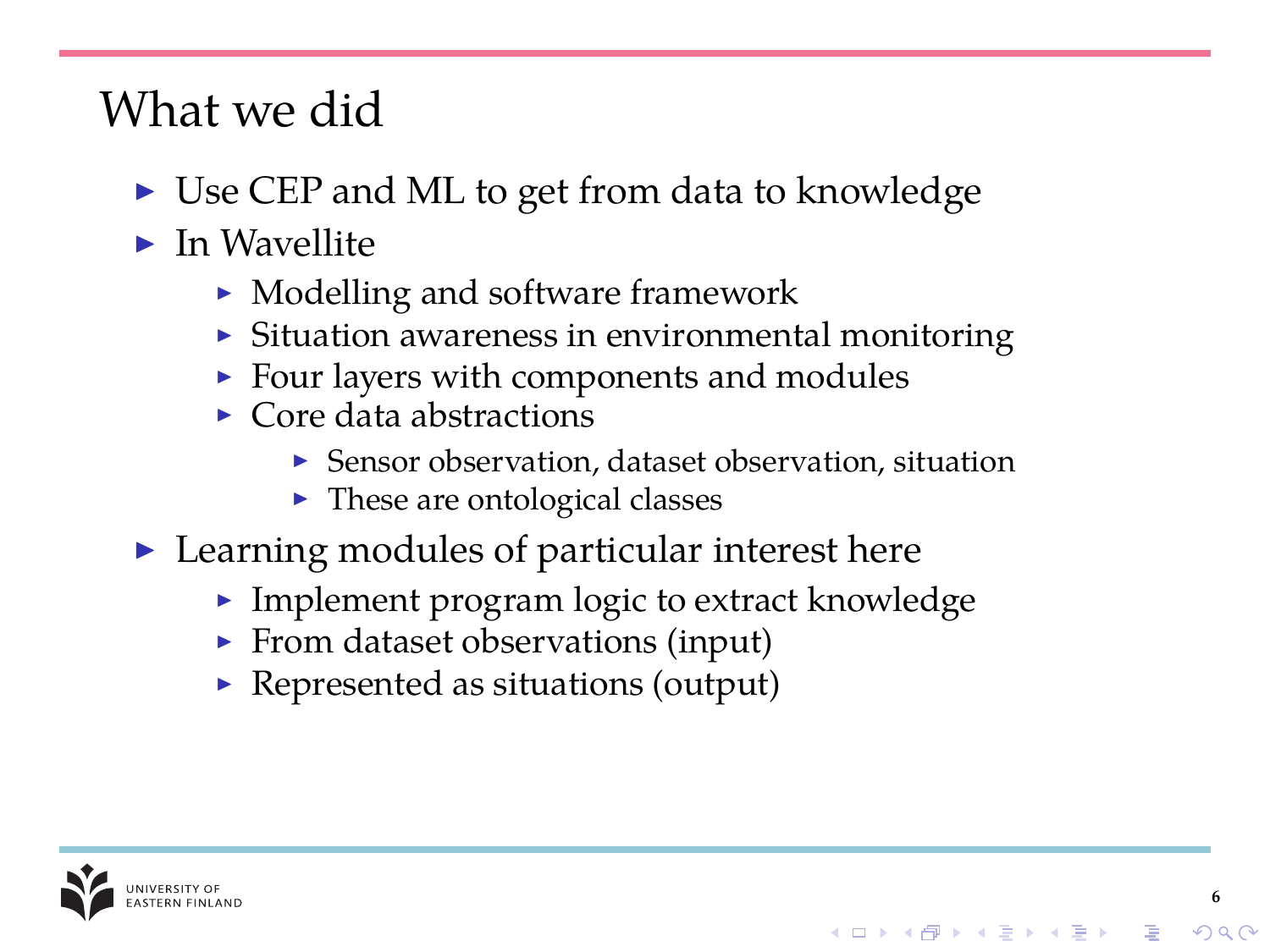#### What we did

 $\triangleright$  Implementations for CEP with Esper and ML with WEKA

**7**

 $2990$ 

イロト 不優 トイヨト イヨト 一重

- $\blacktriangleright$  CEP and Esper
	- $\blacktriangleright$  Provide EPL statements
	- $\blacktriangleright$  Executed by CEP engine on dataset observations
	- $\blacktriangleright$  Events form situational knowledge
- $\blacktriangleright$  ML and WEKA
	- $\blacktriangleright$  Provide (trained) classifier
	- Classify dataset observations
	- $\triangleright$  Class labels form situational knowledge

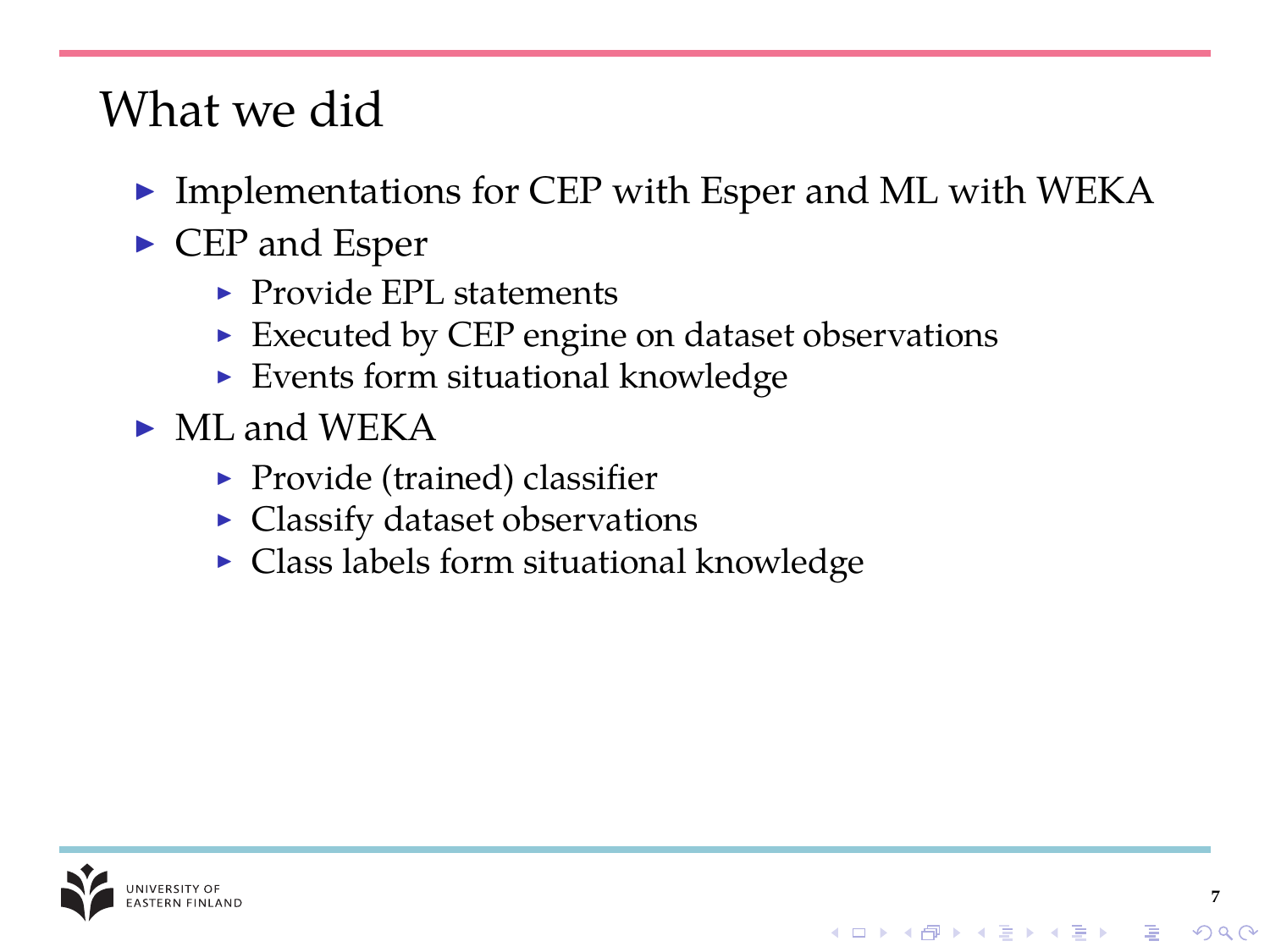## Examples

- $\triangleright$  CEP and Esper
	- $\blacktriangleright$  Sensor measures wind speed
	- $\triangleright$  Data represented as sensor observations
	- $\blacktriangleright$  Processed to dataset observations
	- $\blacktriangleright$  EPL statement for strong winds (wind speed  $>$  threshold)
	- $\triangleright$  CEP engine returns events matching EPL statement
	- $\blacktriangleright$  Events include situational knowledge for strong winds
- $\blacktriangleright$  ML and WEKA
	- $\triangleright$  Sensor observations for road pavement vibration
	- $\blacktriangleright$  Processed to dataset observations for vibration patterns

**8**

 $2990$ 

イロトメ 御きメ 電子 メ 著 メー 著

- $\triangleright$  Classify patterns to detect and characterize vehicles
- $\blacktriangleright$  Class label is situational knowledge for vehicle type

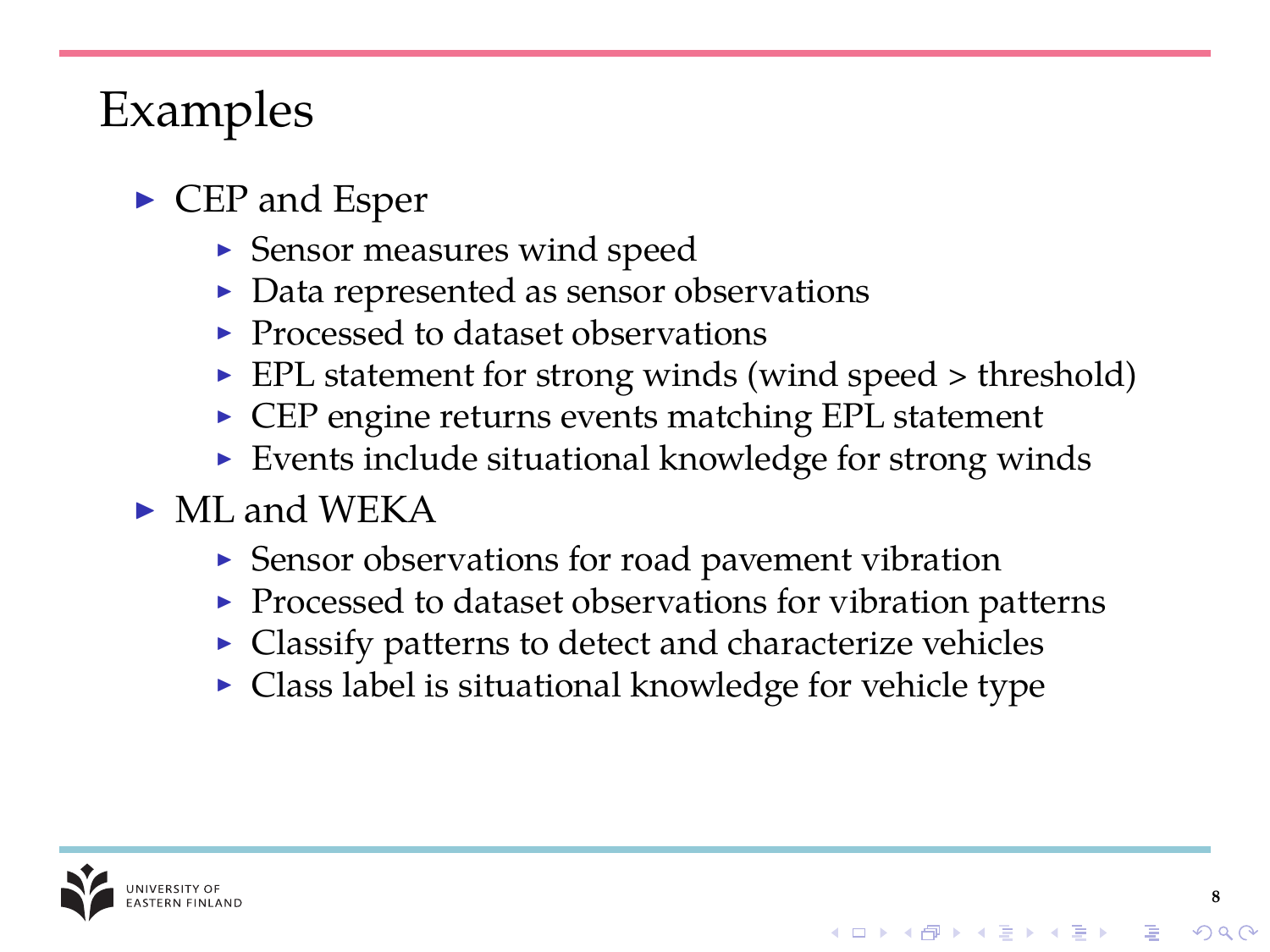#### Take away

- $\blacktriangleright$  In applications on ESNs
	- $\blacktriangleright$  Problem-specific knowledge extraction
	- $\triangleright$  Support range of computational methods
	- $\triangleright$  Situation theory/awareness useful
	- $\triangleright$  Build knowledge representation into systems

**9**

 $2990$ 

イロトス個人ス語 トス語 トー語